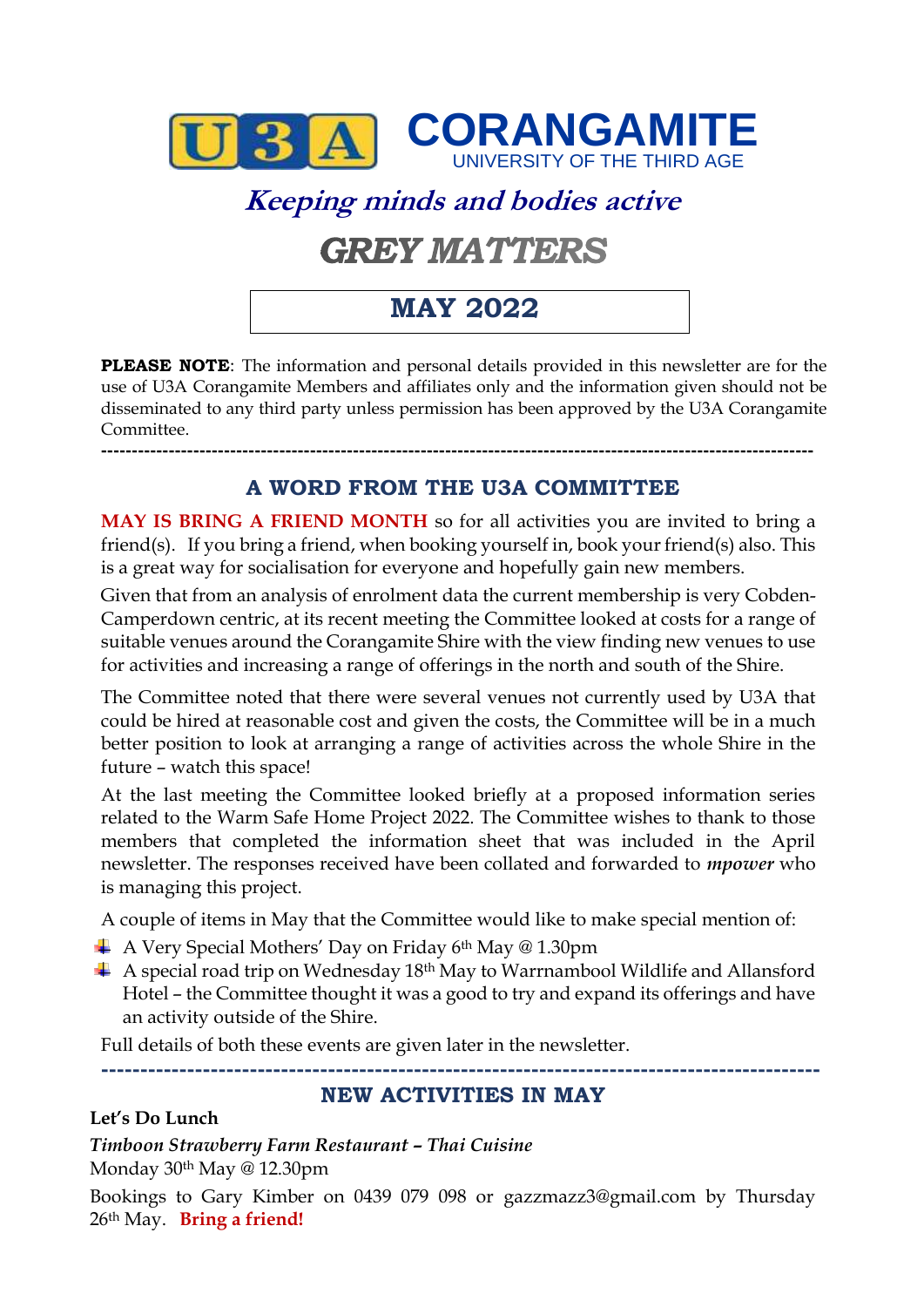#### T**ea and Tour for Ten**

*Tutus and Tea* Tuesday 24th May @ 1.30pm 67a Hopetoun Street, Mortlake.

Barbara Sanders has a fascinating business that designs, constructs and specialises in making original costumes for performances and competitions. Join us to find out about the mammoth task that goes into the making of her costumes. You'll soon realise that the making of a tutu is not an easy job! Finish off the afternoon with afternoon tea at Mac's Hotel, Mortlake.

Max no: 15; Cost: \$10 (includes afternoon tea).

Bookings to: Marilyn Kimber 0437 584 998 or [mazz060253@gmail.com](mailto:mazz060253@gmail.com) by Friday 20th May. **Bring a friend!**

#### **Travel Tales**

#### *National Parks of the USA and Canada – Fred Wheaton*

Friday 27th May @ 1.30pm, Cobden Senior Citizens Centre

Fred has toured many of the amazing National Parks of the USA and Canada. He will share some of his excellent photography with you.

Bookings to Marilyn Kimber on 0437 584 998 or [mazz060253@gmail.com](mailto:mazz060253@gmail.com) by Monday 23rd May.

Afternoon tea provided. Gold coin donation. **Bring a Friend!** 

#### **Friday Forum**

"*Sailing into the Sunset and Beyond*" - *Dominique and Steve Fowler* Friday 20th May @ 1.30pm Cobden Senior Citizens Centre

They have bought a yacht and plan to pursue watery dreams together and see wherever it takes them! Afternoon tea provided. Gold coin donation.

Bookings to Eve Black by Monday 16th May on 5592 5333 **Bring a Friend!**

#### **Singing**

It is great to see this activity is up and running. It is always on the first and third Wednesday of the month – 3rd and 17th May. **Bring a Friend!**

#### **Bike Ride**

Wednesday 3rd May @ 10.00am Curdie Trestle Bridge to Timboon and return

Bookings to Helen James on 0438 918 337 by Monday 1st May. **Bring a Friend!**

#### **Hike**

Wednesday 10thMay @ 10.00am Mt Elephant - new base track

Bookings to Helen James on 0438 918 337 by Monday 8th May. **Bring a Friend!**

#### **Movie Matinee**

This month's movie is "*South Pacific*"

Thursday 19th May @ 12.00 noon at the Terang Commercial Hotel. Includes lunch for \$5.

Bookings to Gary Kimber on 0439 079 098 by Monday 16th May. **Bring a Friend!**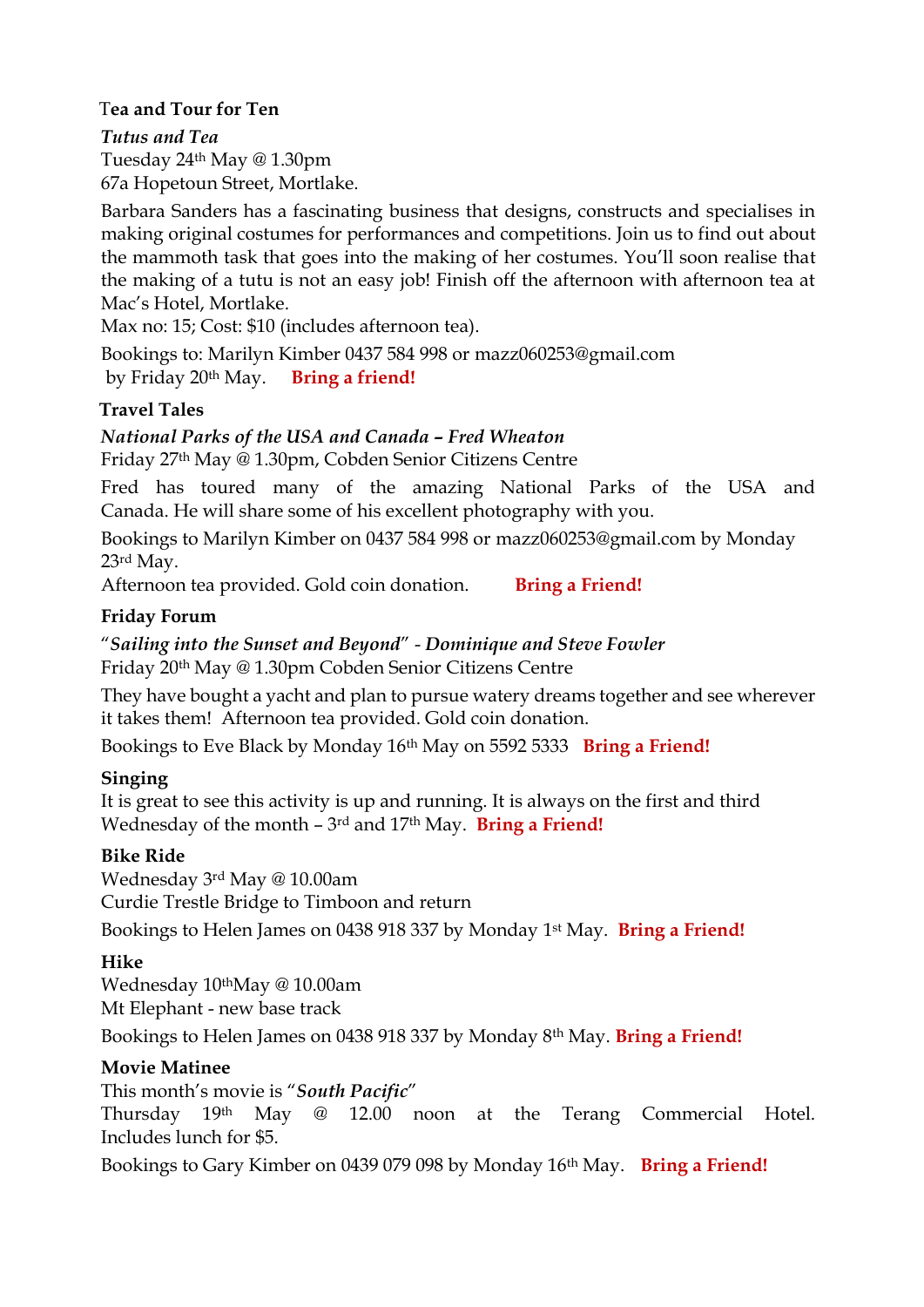#### **Brain Feeding Time and Puzzles/Cross words etc**

Tuesday 17th May @ 1.30pm at Commercial Hotel, Terang

This has been a request along with the Quiz session held in April. Hopefully we can alternate the two activities month by month. Bring along any puzzles, crosswords, brain teasers, word finds etc and have a cuppa with like-minded puzzlers! Share what you bring if you wish. Afternoon tea provided

Bookings to Gary Kimber by Friday 13th May on 0439 079 098 or [gazzmazz3@gmail.com](mailto:gazzmazz3@gmail.com) **Bring a Friend!**

#### *Appy Hour @ Cobden*

As of the start of May, Appy Hour Cobden is to be conducted on the first Tuesday of the month at '*Café on Curdie*' commencing 10.00am for one hour.

We are looking for members who require assistance in operating devices, Smartphones, Notepads or Laptops etc., to contact Don McInnes on 0448 230 248 and plan to attend these sessions.

If any member is unsure with operating their device(s), then this is a great opportunity to have a one-on-one tuition with experienced operators both in IOS (Apple) and Android (Google) operating devices.

Novices are encouraged to take this opportunity as it certainly will make a difference in this changing world we live with today.

Please ring Don McInnes ASAP to book in and tell him what device you have.

#### *A Very Special Mothers' Day*

Friday 6th May @ 1.30pm. Old Gym Cobdenhealth

Coinciding with Mothers' Day, this is a very personal true story told by Gary Kimber of how his father found his mother after 76 years.

#### **To all mothers: we hope you have a special day on 8th May!**

Includes afternoon tea.

Bookings to Gary on 0439 079 098 or [gazzmazz3@gmail.com](mailto:gazzmazz3@gmail.com) by Monday 2nd May. **Bring a Friend!**

#### *A Special Bus Trip!*

A special bus trip is proposed.

Details are:

When: Wednesday 18th May 2022

Bus leaving Cobden @ 9.00am, Camperdown @ 9.20am, and Terang @ 9.40am and arriving at Warrnambool Wildlife in Cudgee by 10.30am then on to lunch @ 12 noon and returning home at approximately 2.00pm to be back home by 3.00pm

Cost:

- Cobden Coaches: a 21-seat bus at \$30 pp.
- Warnambool Wildlife Encounters: \$25 pp. for a 90-minute tour
- Allansford Hotel: \$25 pp. for a 2-course lunch
- $\ddot{\bullet}$  Total cost pp = \$80 Maximum number = 21 persons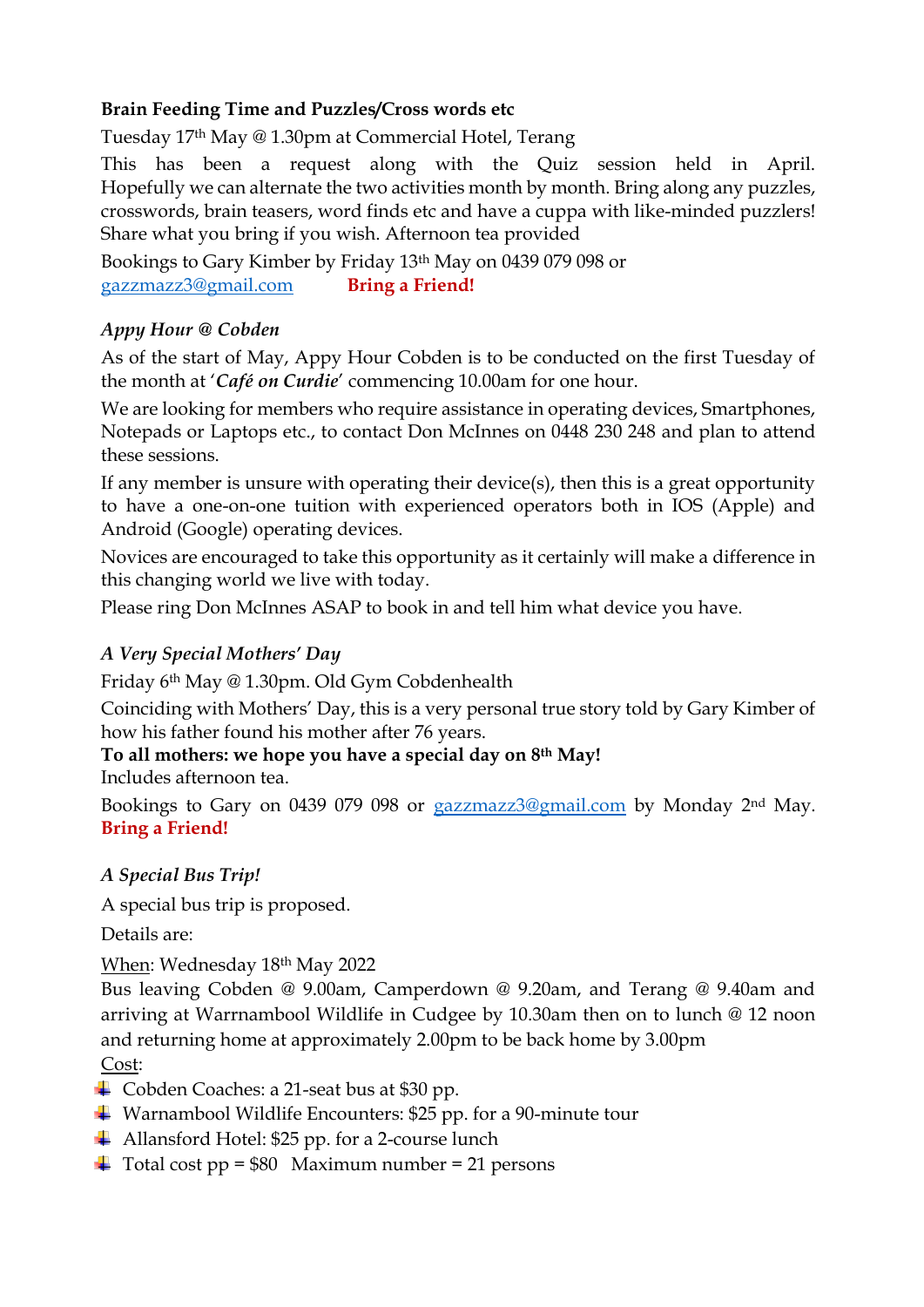It is recommended that members with a peanut allergy not attend as peanuts and almonds are used to treat the animals at the wildlife park.

If a member wishes to bring a partner who is not a U3A Corangamite member, this will only be accommodated if the maximum numbers are not taken up fully by U3A members.

If interested contact Sue McInnes directly on 0428 230 0244 or via e-mail on. [jitarning5@bigpond.com](mailto:jitarning5@bigpond.com) *no later than Monday 2nd May 2022.*

Details of payment method will be given to interested members once numbers are finalised.

#### **WHAT'S ON IN MAY & JUNE**

**-----------------------------------------------------------------------------------------------**

Make sure to check the activities calendar and list below to see what great events are being held during May & June

> For further information contact us via e-mail[: u3acorangamite@gmail.com](mailto:u3acorangamite@gmail.com) **OR**

U3A Corangamite website: [https://u3acorangamite.org.au](https://u3acorangamite.org.au/)

**----------------------------------------------------------------------------------------------------**

#### **We are proudly supported by the Cobden & Camperdown Community Banks (Bendigo Bank) and Helloworld Travel**





**Helloworld Travel Camperdown** 185 Manifold Street, Camperdown, VIC 3260 P: (03) 5593 1495 | E: camperdown@helloworld.com.au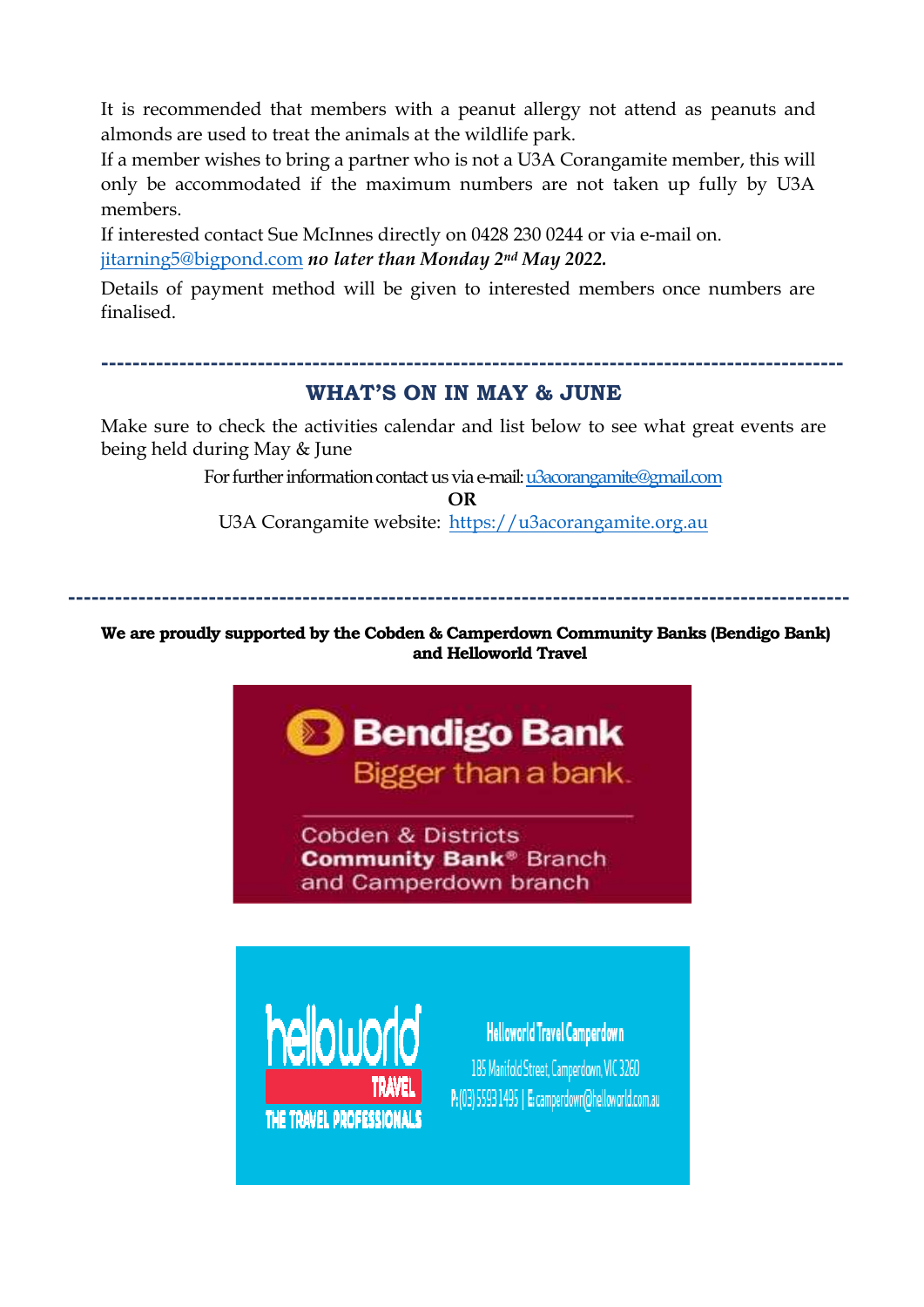### **U3A ACTIVITIES CALENDAR MAY 2022**

| <b>MAY IS BRING A FRIEND MONTH</b> |    |                                                                                                                                                                                 |                                                                                                                                     | <b>MAY</b>                                                                                                                                             | <b>MAY IS BRING A FRIEND MONTH</b>                                        |                                                                                                   |  |
|------------------------------------|----|---------------------------------------------------------------------------------------------------------------------------------------------------------------------------------|-------------------------------------------------------------------------------------------------------------------------------------|--------------------------------------------------------------------------------------------------------------------------------------------------------|---------------------------------------------------------------------------|---------------------------------------------------------------------------------------------------|--|
|                                    | 01 | Mon <sub>02</sub><br>Mindfulness: Scotts Creek<br>@9.00am<br>Mah-jong:<br>+Timboon @10.00am<br>+ Derrinallum @ 1.30pm<br>Scrabble: Cobden<br>Note: at Uniting Church<br>@1.30pm | Tue 03<br>Appy Hours: Café on Curdie<br>@10.00am<br>China Painting: Lismore<br>@1.30pm                                              | Wed 04<br>Bike Ride: @10.00am<br>Location: Curdie Trestle<br><b>Bridge to Timboon</b><br>Singing: Cobden @1.30pm<br>China Painting: Lismore<br>@1.30pm | Thurs 05<br>Current Affairs: Cobden<br>@2.30pm                            | Fri 05<br>Mah-jong: Cobden<br>@10.00am<br>A Very Special Mothers'<br>Day: Cobden @ 1.30pm         |  |
| 07                                 | 08 | Mon 09<br>Mindfulness: Scotts Creek<br>@9.00am<br>Mah-jong:<br>+Timboon@10.00am<br>+ Derrinallum @ 1.30pm<br>Coffee & Books: Noorat@<br>2pm & Cobden @ 1.30pm                   | Tue 10<br>China Painting: Lismore<br>@1.30pm                                                                                        | <b>Wed 11</b><br>Hike: @ 10.00am<br>Location: Mt Elephant<br>Cribbage: Cobden @ 1.30pm<br>China Painting: Lismore<br>@1.30pm                           | Thurs 12                                                                  | Fri 13                                                                                            |  |
| 14                                 | 15 | Mon 16<br>Mindfulness: Scotts Creek<br>@9.00am<br>Mah-jong:<br>+Timboon @10.00am<br>+ Derrinallum @ 1.30pm<br>Scrabble: Cobden<br>@1.30pm                                       | Tue 17<br>U3A Committee Meeting:<br>Noorat @ 10.30am<br>Brain Feeding Time: Terang<br>@1.30pm<br>China Painting: Lismore<br>@1.30pm | Wed 18<br>Bus Trip: Cudgee and<br>Allansford @ 9.00am -<br>3.00pm<br>Singing: Cobden<br>@1.30pm<br>China Painting: Lismore<br>@1.30pm                  | Thurs 19<br>Movie Matinee: Terang<br>@12 noon<br>Movie is "South Pacific" | <b>Fri 20</b><br>Mah-jong: Cobden<br>@10.00am<br>Friday Forum: Cobden<br>Senior Citizens @ 1.30pm |  |
| 21                                 | 22 | Mon $23$<br>Mindfulness: Scotts Creek<br>@9.00am<br>Mah-jong:<br>+Timboon@10.00am<br>+ Derrinallum @ 1.30pm                                                                     | Tue 24<br>Tea & Tour for Ten:<br>Mortlake @1.30pm<br>China Painting: Lismore<br>@1.30pm                                             | Wed 25<br>Croquet: Terang @ 1.00pm<br>Cribbage: Cobden @ 1.30pm<br>China Painting: Lismore<br>@1.30pm                                                  | Thurs 26<br>Mah-jong: Terang @1.30pm<br>Scrabble: Terang @ 1.30pm         | Fri 27<br>Mah-jong: Cobden<br>@10.00am<br>Travel Tales: Cobden Senior<br>Citizens @ 1.30pm        |  |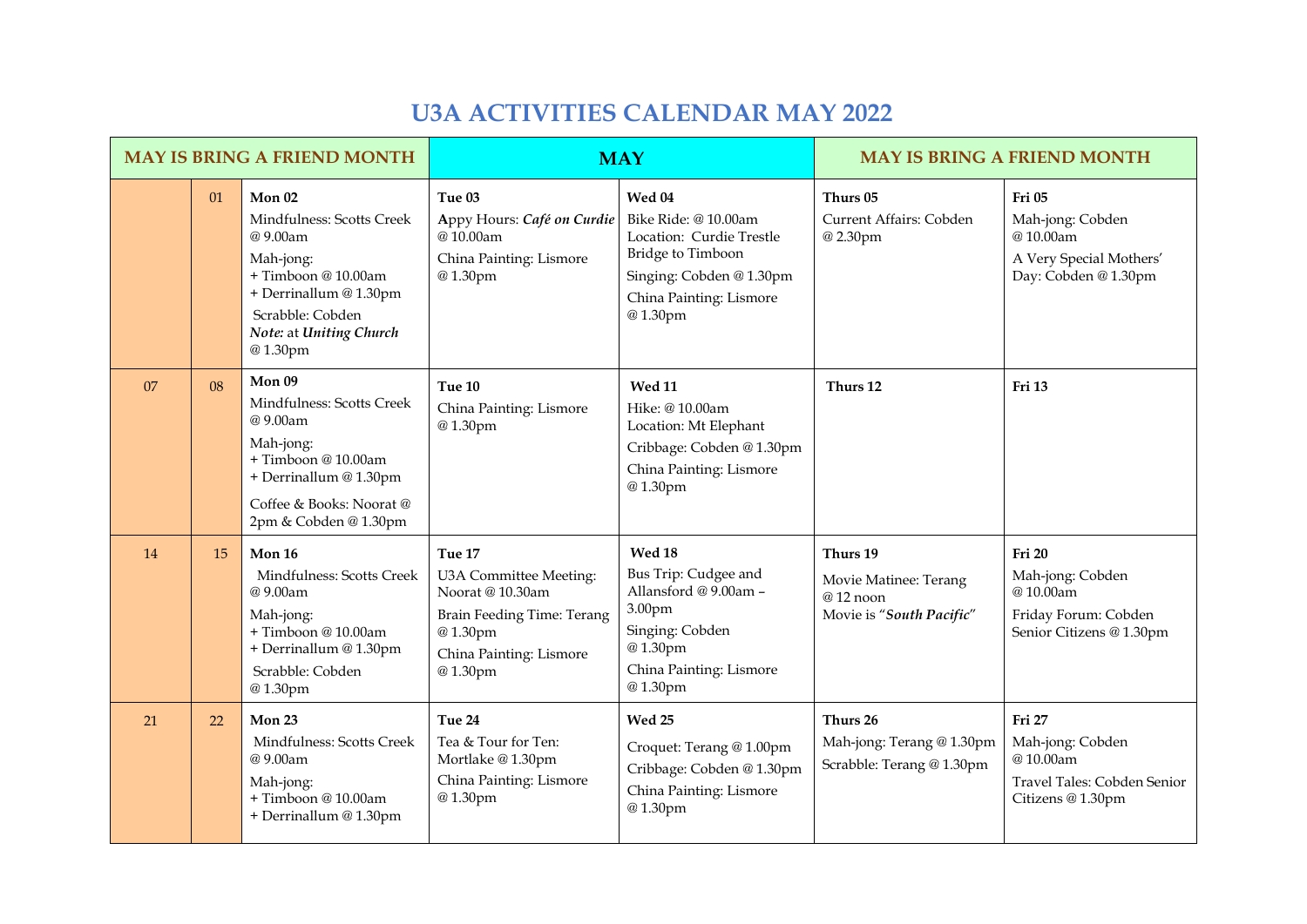## **U3A ACTIVITIES CALENDAR MAY 2022 (CONTD)**

|    |    |                                                                                                                                                              | <b>MAY (CONTD)</b>                           |  |  |
|----|----|--------------------------------------------------------------------------------------------------------------------------------------------------------------|----------------------------------------------|--|--|
| 28 | 29 | <b>Mon 30</b><br>Mindfulness: Scotts Creek<br>@ 9.00am<br>Mah-jong:<br>+ Timboon @ 10.00am<br>+ Derrinallum @ 1.30pm<br>Let's Do Lunch: Timboon<br>@ 12.30pm | Tue 31<br>China Painting: Lismore<br>@1.30pm |  |  |

# **U3A ACTIVITIES CALENDAR JUNE 2022**

|    |    |                                                                                                                                                | <b>JUNE</b>                                                                            |                                                                                                                         |                                                 |                                               |
|----|----|------------------------------------------------------------------------------------------------------------------------------------------------|----------------------------------------------------------------------------------------|-------------------------------------------------------------------------------------------------------------------------|-------------------------------------------------|-----------------------------------------------|
|    |    |                                                                                                                                                |                                                                                        | <b>Wed 01</b><br>Bike Ride: @ 10.30am<br>Location TBC<br>Singing: Cobden @ 1.30pm<br>China Painting: Lismore<br>@1.30pm | Thurs 02<br>Current Affairs: Cobden<br>@ 2.30pm | Fri 03<br>Mah-jong: Cobden<br>@10.00am        |
| 04 | 05 | Mon 06<br>Mindfulness: Scotts Creek<br>@ 9.00am<br>Mah-jong:<br>$+$ Timboon @ 10.00am<br>+ Derrinallum @ 1.30pm<br>Scrabble: Cobden<br>@1.30pm | Tue 07<br>Appy Hours: Café on Curdie<br>@10.00am<br>China Painting: Lismore<br>@1.30pm | Wed 08<br>Hike: @10.30am<br>Location TBC<br>Cribbage: Cobden @ 1.30pm<br>China Painting: Lismore<br>@1.30pm             | Thurs 09                                        | <b>Fri 10</b><br>Mah-jong: Cobden<br>@10.00am |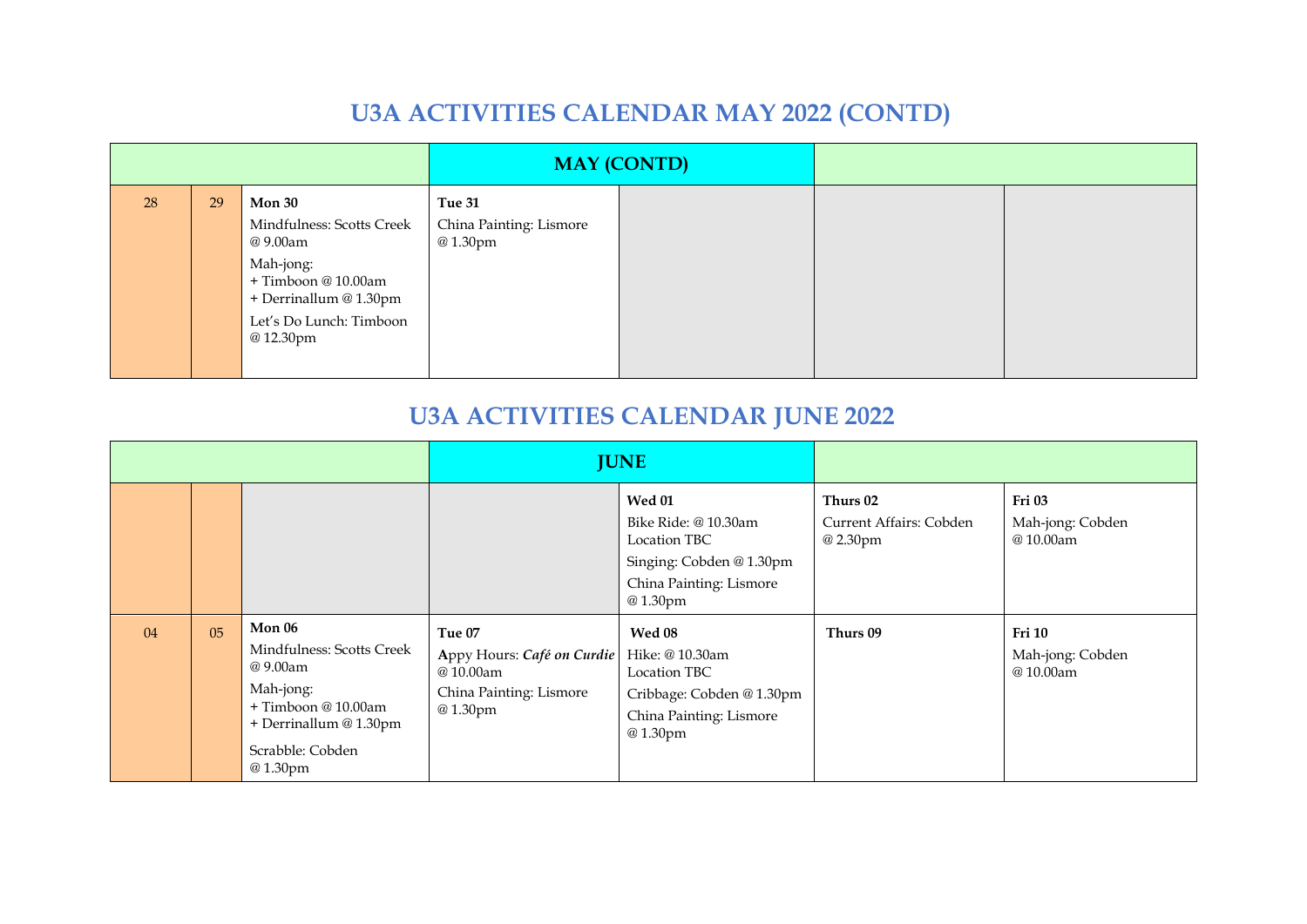# **U3A ACTIVITIES CALENDAR JUNE 2022**

|    |    |                                                                                                                                                                  |                                                                                              | <b>JUNE (CONTD)</b>                                                                                          |                                                                     |                                                                                            |
|----|----|------------------------------------------------------------------------------------------------------------------------------------------------------------------|----------------------------------------------------------------------------------------------|--------------------------------------------------------------------------------------------------------------|---------------------------------------------------------------------|--------------------------------------------------------------------------------------------|
| 11 | 12 | Mon 13<br>Mindfulness: Scotts Creek<br>@9.00am<br>Mah-jong:<br>+ Timboon @ 10.00am<br>+ Derrinallum @ 1.30pm<br>Coffee & Books: Noorat@<br>2pm & Cobden @ 1.30pm | Tue 14<br>China Painting: Lismore<br>@1.30pm                                                 | Wed 15<br>Singing: Cobden<br>@1.30pm<br>China Painting: Lismore<br>@1.30pm                                   | Thurs 16<br>Movie Matinee: Terang<br>$@12$ noon<br>Movie & time TBC | Fri 17<br>Mah-jong: Cobden<br>@10.00am<br>Friday Forum: Cobden<br>Senior Citizens @ 1.30pm |
| 18 | 19 | Mon $20$<br>Mindfulness: Scotts Creek<br>@9.00am<br>Mah-jong:<br>$+$ Timboon @ 10.00am<br>+ Derrinallum @ 1.30pm                                                 | Tue 21<br>U3A Committee Meeting:<br>Venue and Time TBC<br>China Painting: Lismore<br>@1.30pm | <b>Wed 22</b><br>Croquet: Terang @ 1.00pm<br>Cribbage: Cobden @ 1.30pm<br>China Painting: Lismore<br>@1.30pm | Thurs 23<br>Mah-jong: Terang @ 1.30pm<br>Scrabble: Terang @ 1.30pm  | Fri 24<br>Mah-jong: Cobden<br>@10.00am<br>Travel Tales: Cobden Senior<br>Citizens @ 1.30pm |
| 25 | 26 | Mon 27<br>Mindfulness: Scotts Creek<br>@9.00am<br>Mah-jong:<br>$+$ Timboon @ 10.00am<br>+ Derrinallum @ 1.30pm                                                   | Tue 28<br>China Painting: Lismore<br>@1.30pm                                                 | Wed 29<br>China Painting: Lismore<br>@1.30pm                                                                 | Thurs 30                                                            |                                                                                            |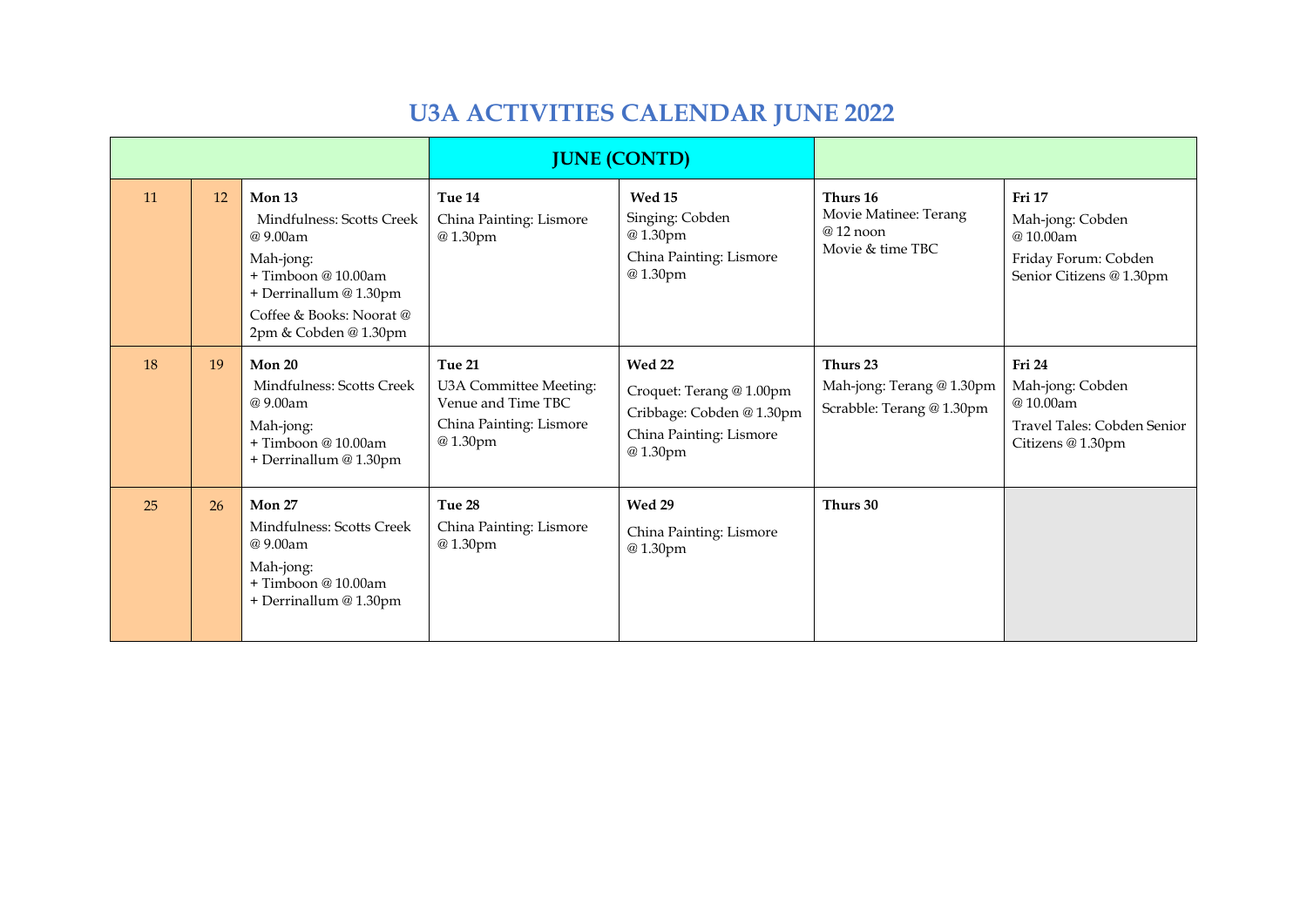| <b>U3A CORANGAMITE SPECIAL ACTIVITIES IN MAY</b> |                                |             |                                                                                                                                                                                                                                                      |                                                        |  |  |  |
|--------------------------------------------------|--------------------------------|-------------|------------------------------------------------------------------------------------------------------------------------------------------------------------------------------------------------------------------------------------------------------|--------------------------------------------------------|--|--|--|
| <b>ACTIVITY</b><br><b>DAY</b>                    |                                | <b>TIME</b> | <b>VENUE</b>                                                                                                                                                                                                                                         | <b>CONTACT PERSON</b>                                  |  |  |  |
| Let's Do Lunch                                   | Monday<br>30 <sup>th</sup> May | 12.30pm     | <b>Strawberry Farn Restaurant, Timboon</b><br>Bookings to Gary Kimber<br>by Thursday 26th May                                                                                                                                                        | Gary Kimber<br>0439 079 098<br>gazzmazz3@gmail.com     |  |  |  |
| <b>Travel Tales</b>                              | Friday<br>27th May             | 1.30pm      | National Parks of the USA and Canada - Fred Wheaton<br>Cobden Senior Citizens Centre<br>Gold coin donation to assist with afternoon tea<br>Bookings to Marilyn Kimber by<br>Monday 23rd May<br>(See earlier for full details)                        | Marilyn Kimber<br>0437 584 998<br>mazz060253@gmail.com |  |  |  |
| <b>Tea and Tour</b><br>for Ten $(\$10)$          | Tuesday<br>24th May            | @1.30pm     | "Tutus and Tea"<br>67a Hopetoun Street, Mortlake<br>\$10 includes afternoon tea<br>Bookings to Marilyn Kimber by<br>Friday 20th May<br>(See earlier for full details)                                                                                | Marilyn Kimber<br>0437 584 998<br>mazz060253@gmail.com |  |  |  |
| <b>Movie Matinee</b>                             | Thursday<br>19th May           | 12.00 noon  | "South Pacific".<br>Commercial Hotel, Terang<br>Includes lunch: \$5<br>Bookings to Gary by Monday 15th May<br>NOTE: members must advise the coordinator at the time<br>they register for the event if they have any special dietary<br>requirements. | Gary Kimber<br>0439 079 098<br>gazzmazz3@gmail.com     |  |  |  |